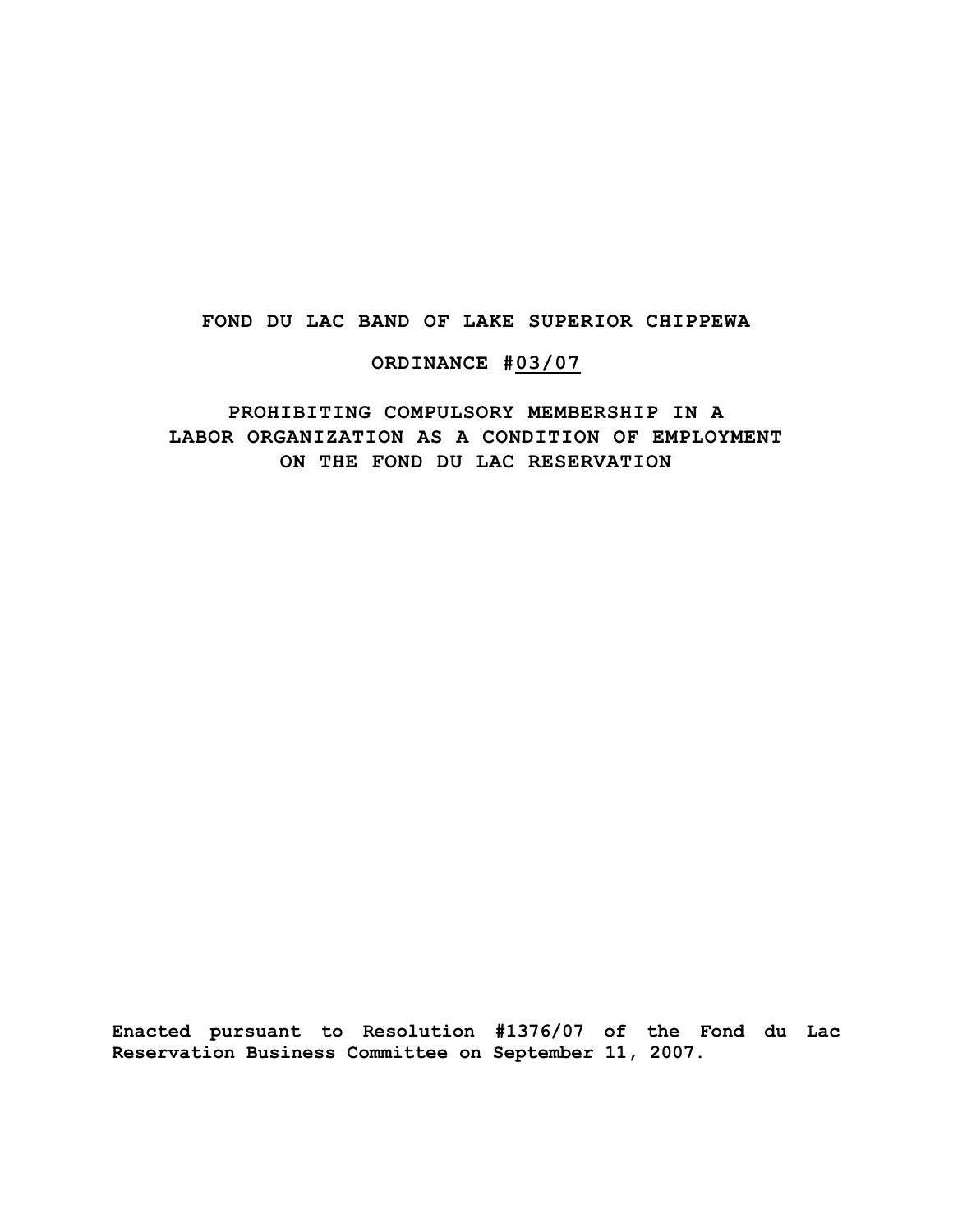# **TABLE OF CONTENTS**

| <b>CHAPTER I</b>  | AUTHORITY, PURPOSE & SCOPE                                   |                       |
|-------------------|--------------------------------------------------------------|-----------------------|
| <b>CHAPTER II</b> | DEFINITIONS                                                  | $\mathbf{2}^{\prime}$ |
| CHAPTER III       | MEMBERSHIP IN OR FINANCIAL SUPPORT OF<br>LABOR ORGANIZATIONS | 4                     |
| <b>CHAPTER IV</b> | EFFECTIVE DATE: AMENDMENT OR RESCISSION                      | 7                     |
|                   | <b>CERTIFICATION</b>                                         |                       |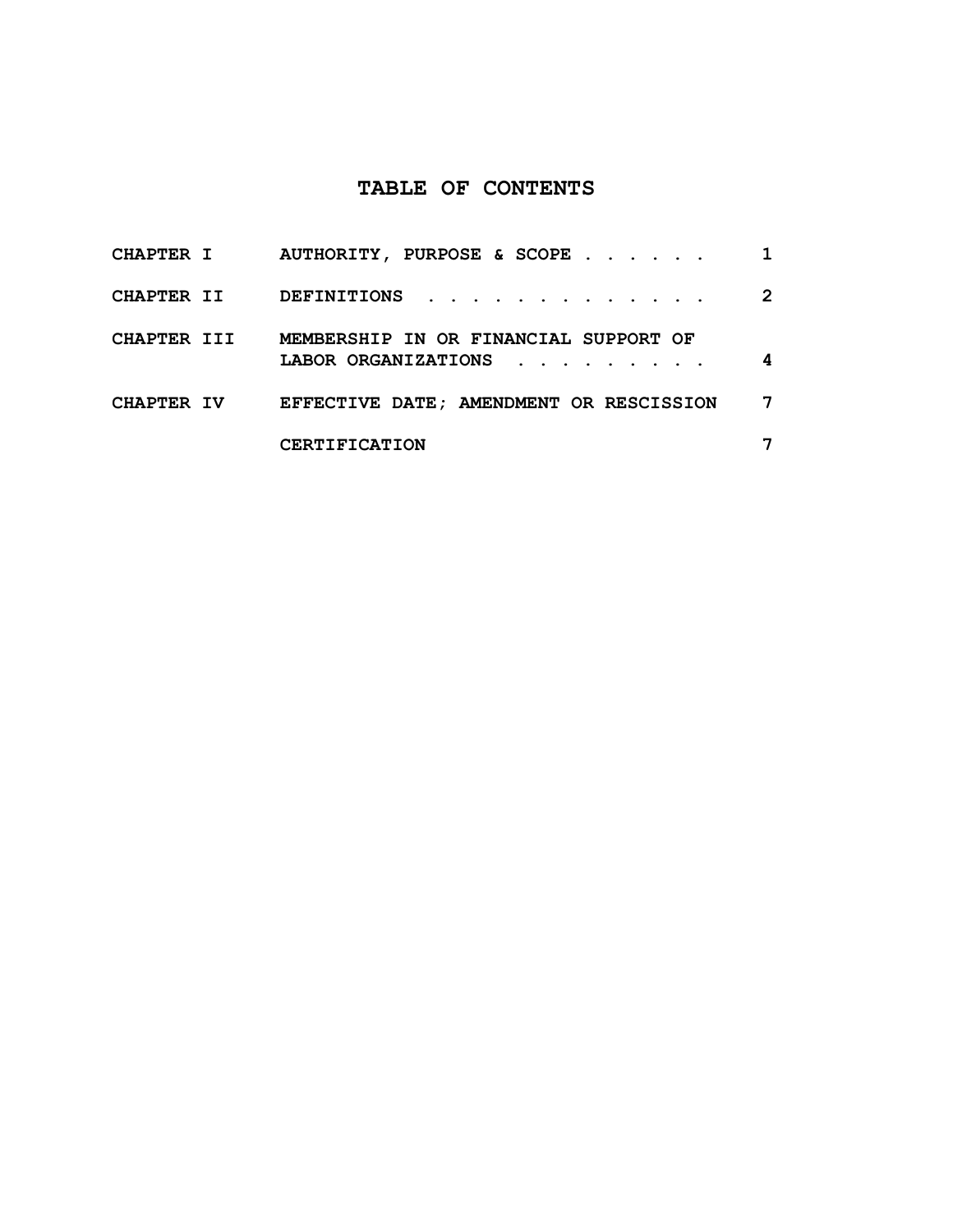## **FOND DU LAC BAND OF LAKE SUPERIOR CHIPPEWA**

### **ORDINANCE #03/07**

## **PROHIBITING COMPULSORY MEMBERSHIP IN A LABOR ORGANIZATION AS A CONDITION OF EMPLOYMENT ON THE FOND DU LAC RESERVATION**

## **ARTICLE 1 AUTHORITY, PURPOSE & SCOPE**  $\mathcal{L}_\text{max} = \frac{1}{2} \sum_{i=1}^n \mathcal{L}_\text{max}(\mathbf{x}_i - \mathbf{y}_i)$

**\_\_\_\_\_\_\_\_\_\_\_\_\_\_\_\_\_\_\_\_\_\_\_\_\_\_\_\_\_\_\_\_\_\_\_\_\_\_\_\_\_\_\_\_\_\_\_\_\_\_\_\_\_\_\_\_\_\_\_\_\_**

#### **SECTION 101 AUTHORITY**

This Ordinance is enacted pursuant to the inherent sovereign authority of the Fond du Lac Reservation Business Committee (RBC), as the governing body of the Fond du Lac Band of Lake Superior Chippewa, as recognized under Section 16 of the Indian Reorganization Act, 25 U.S.C. § 476, and Article VI of the Revised Constitution of the Minnesota Chippewa Tribe.

#### **SECTION 102 FINDINGS & PUBLIC POLICY PURPOSES**

The Reservation Business Committee finds that the requirement of compulsory membership in, or support of, a labor organization as a condition of employment on the lands of the Fond du Lac Band would conflict with, detract from and undermine the Band's right to self-government and sovereign control over it's territorial integrity and internal employment relationships, and accordingly declares it to be the public policy of the Fond du Lac Band that compulsory membership in or support of any labor organization as a condition of employment on lands of the Fond du Lac Band shall be prohibited, consistent with the Band's right to selfgovernment and as protected under Section 14(b) of the National Labor Relations Act, 29 U.S.C. § 158(a)(3).

#### **SECTION 103 RESERVATION OF RIGHTS**

The Reservation Business Committee reserves the right to amend or repeal all or any part of this Ordinance at any time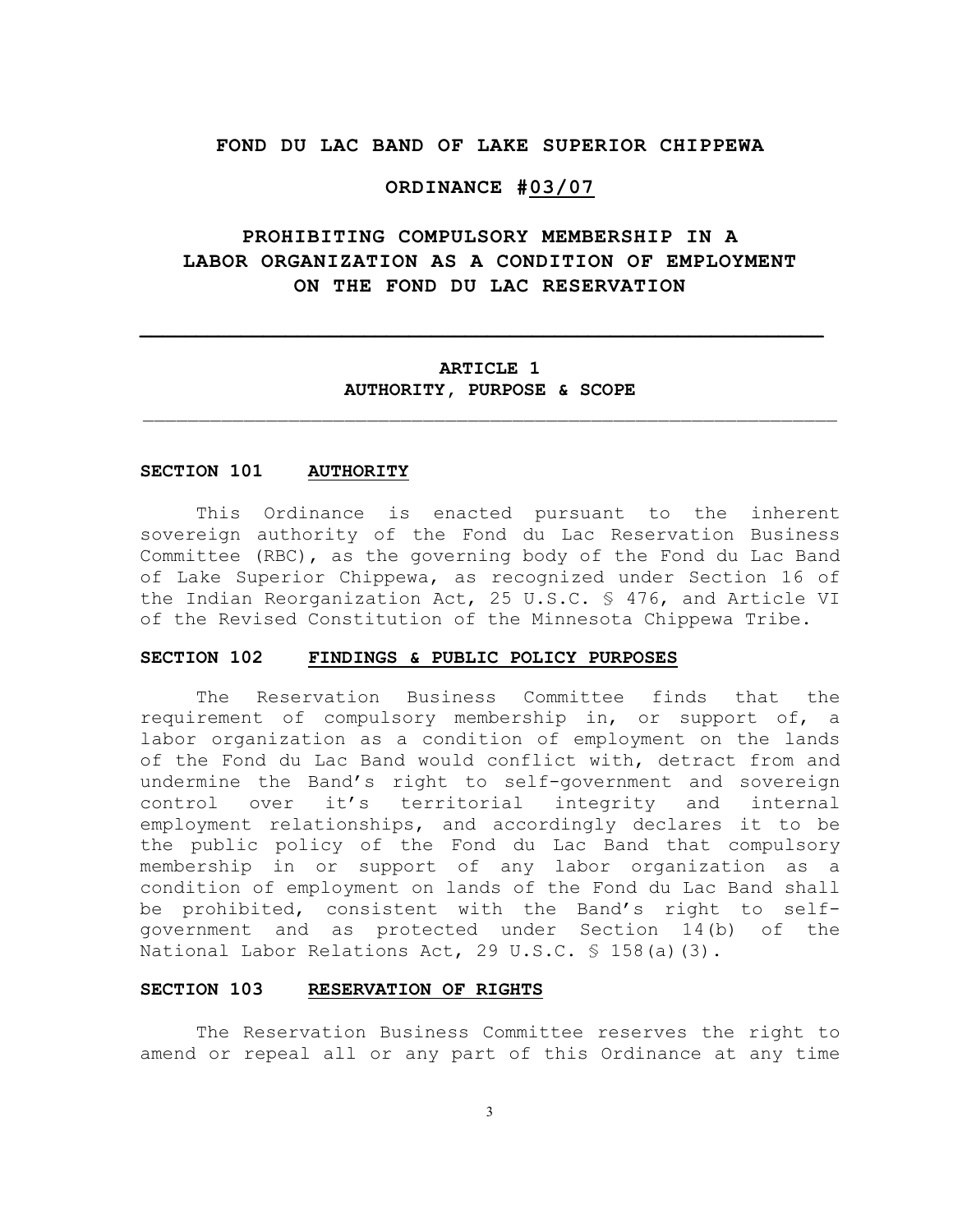and there shall be no vested rights of any kind against such amendment or repeal. All the rights, privileges, or immunities conferred by this Ordinance or by acts done pursuant thereto shall exist subject to the power of the Reservation Business Committee to amend or repeal this Ordinance or any part herein at any time. Nothing in this Ordinance shall be construed to constitute a waiver of the sovereign immunity of the Fond du Lac Band or a consent to jurisdiction by any forum not expressly authorized to exercise jurisdiction under this Ordinance. Any provision of this Ordinance which is adjudicated to be inconsistent or incompatible with applicable federal law shall be invalid and unenforceable to the extent of such inconsistency or incompatibility, provided, however, that all remaining provisions shall be given full force and effect.

## **CHAPTER 2 DEFINITIONS & INTERPRETATION**  $\mathcal{L}_\text{max}$

 $\mathcal{L}_\text{max}$ 

#### **SECTION 201 DEFINITIONS**

- (a) "Band" shall mean the Fond du Lac Band of Lake Superior Chippewa.
- (b) "Band lands" or "lands of the Fond du Lac Band" shall mean all lands owned in fee or trust by the Fond du Lac Band and subject to its jurisdictional control.
- (c) "Employee" shall mean any person who is retained by an employer for compensation.
- (d) "Employer" shall mean any person having ten (10) or more employees within the Fond du Lac Reservation, and includes the government and subdivisions of the Band.
- (e) "Fond du Lac Reservation" shall mean all lands within the exterior boundaries of the Reservation and all trust lands held by the United States for the Fond du Lac Band.

4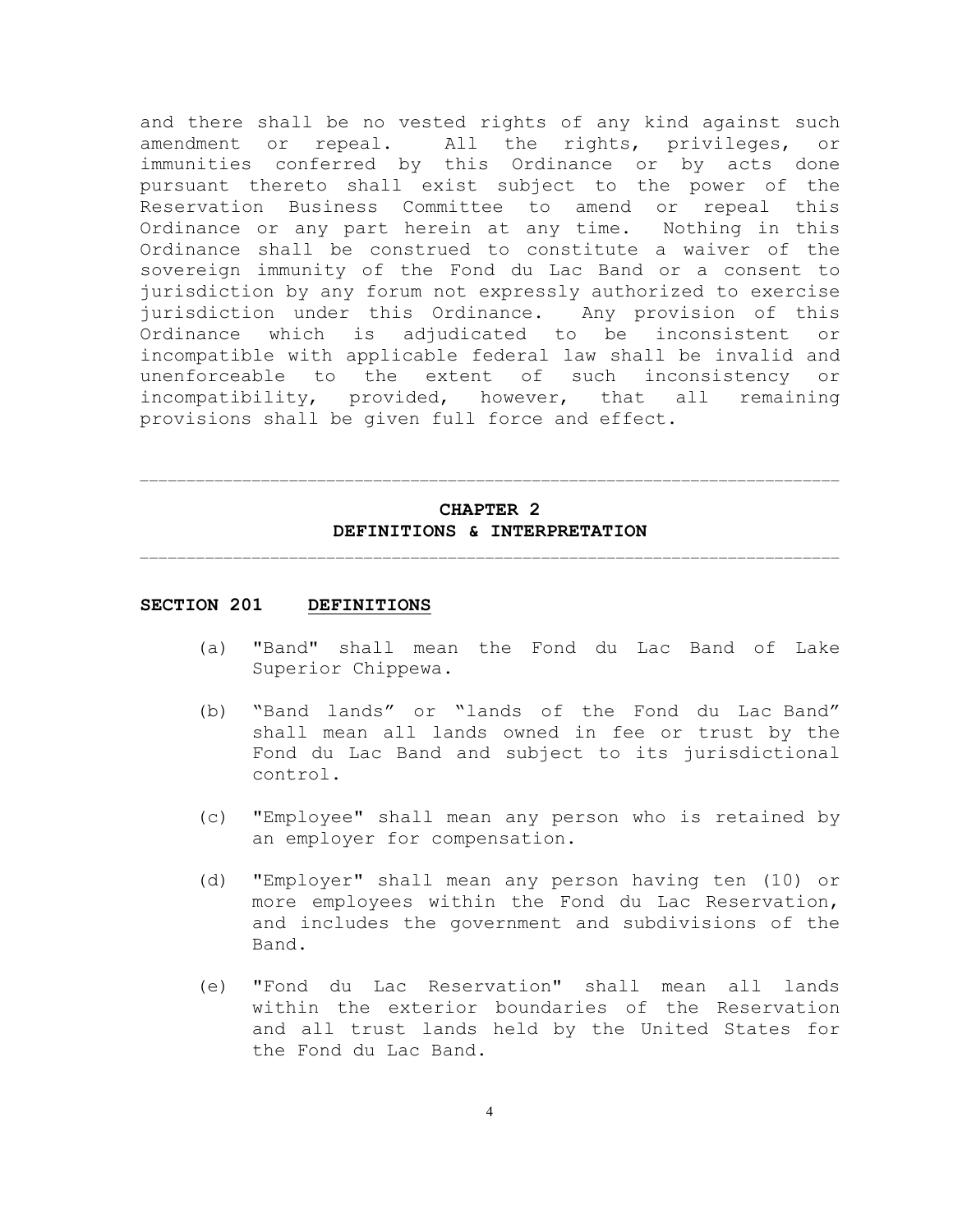- (f) "Labor organization" shall mean any organization formed to negotiate with employers on behalf of employees collectively on employment-related matters such as compensation, hours, benefits, or conditions of employment.
- (g) "Reservation Business Committee" shall mean the governing body of the Fond du Lac Band.

#### **SECTION 202 INTERPRETATION**

The provisions of this Ordinance shall be interpreted in a manner which maximizes the extent to which the Reservation Business Committee controls the conditions of employment on the lands of the Fond du Lac Band, consistent with applicable federal law. If any provision of this Ordinance, any regulations promulgated hereunder, or any application hereof is held invalid by a court of competent jurisdiction, the valid provisions of this Ordinance and the valid regulations shall continue in full force and effect.

## **CHAPTER 3 MEMBERSHIP IN OR FINANCIAL SUPPORT OF LABOR ORGANIZATIONS**

 $\mathcal{L}_\text{max} = \frac{1}{2} \sum_{i=1}^n \mathcal{L}_\text{max}(\mathbf{x}_i - \mathbf{y}_i)$ 

 $\mathcal{L}_\text{max} = \frac{1}{2} \sum_{i=1}^n \mathcal{L}_\text{max}(\mathbf{x}_i - \mathbf{y}_i)$ 

## **SECTION 301 MEMBERSHIP OR NON-MEMBERSHIP IN LABOR ORGANIZATION NOT A CONDITION FOR EMPLOYMENT**

No person shall be required, as a condition of employment or continuation of employment by or on the lands of the Fond du Lac Band, to:

- (a) Resign or refrain from voluntary membership in, voluntary affiliation with, or voluntary financial support of a labor organization;
- (b) Become or remain a member of a labor organization;
- (c) Pay dues, fees, assessments or other charges of any kind or amount to a labor organization;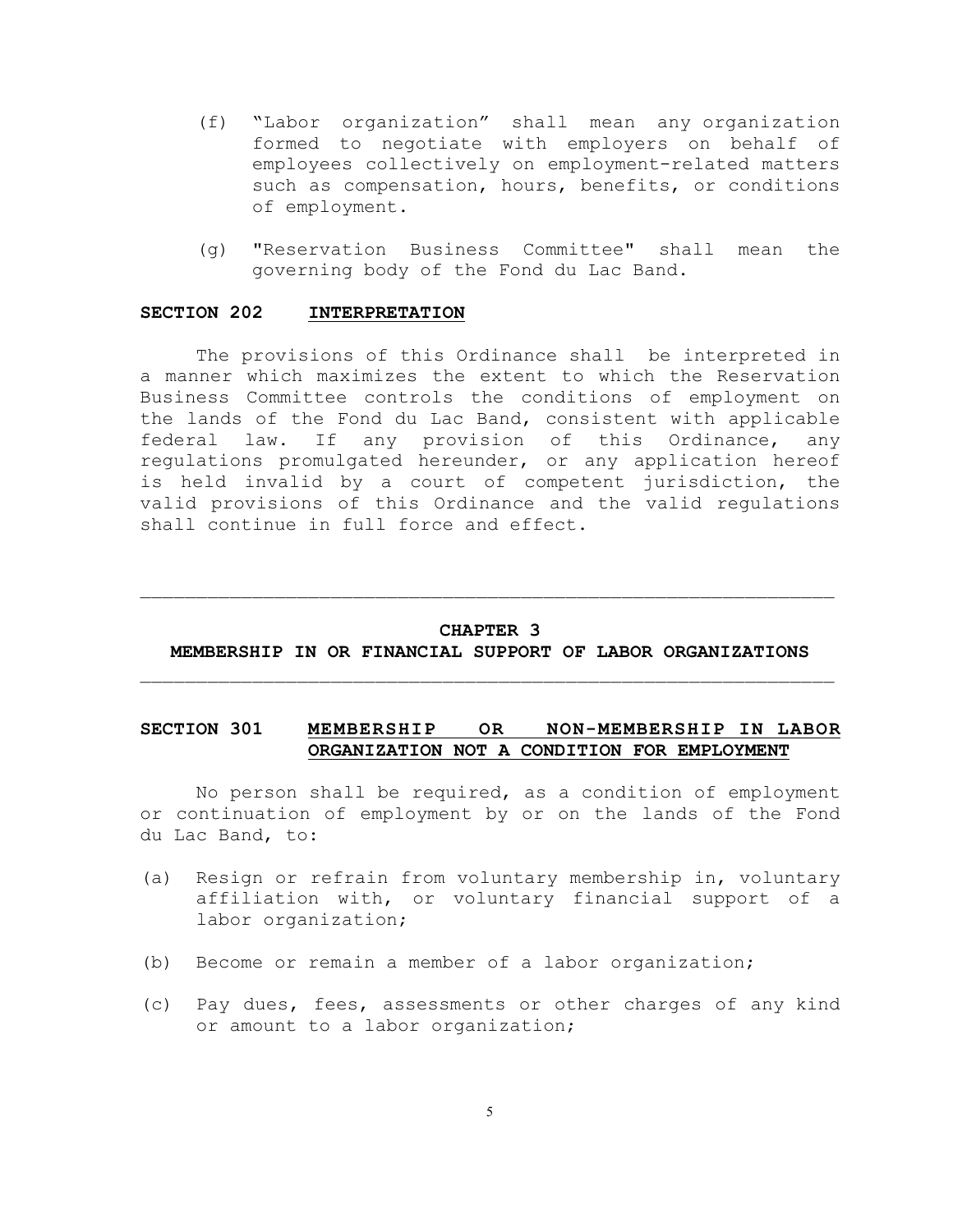- (d) Pay to any charity or other third party, in lieu of such payments any amount equivalent to or a pro-rata portion of dues, fees, assessments or other charges regularly required of members of a labor organization; or
- (e) Be recommended, approved, referred or cleared through a labor organization.

#### **SECTION 302 CONTRACT COMPLIANCE**

All transaction documents, including without limitation, leases, subleases, contracts, subcontracts, permits, and collective bargaining agreements between employers and labor organizations (herein collectively "transaction documents"), which are entered into by or issued to any employer and which are to be performed on lands of the Fond du Lac Band shall contain a provision pursuant to which the employer and any other contracting party affirmatively agree to strictly abide by all requirements of this Ordinance. With respect to any transaction document which does not contain the foregoing provision, the terms and the requirements of this Ordinance shall constitute affirmative contractual obligations of the contracting parties. To the extent of any inconsistency or conflict between a transaction document and this Code, the provision of the transaction document in question shall be legally invalid and unenforceable and this Ordinance shall prevail and govern the subject of the inconsistency or conflict.

#### **SECTION 303 PRESUMPTION OF AT WILL EMPLOYMENT**

Subject to Section 301 of this Ordinance and in the absence of a job security provision in an employment contract, employment of an indefinite duration is presumed to be at will and either the employee or the employer may terminate it at any time for any reason or for no reason.

#### **SECTION 304 REMEDIES AND SANCTIONS**

(a) Any person, employer, labor organization or other entity which violates Section 301 of this Ordinance may be subject to one or more of the following remedies or sanctions: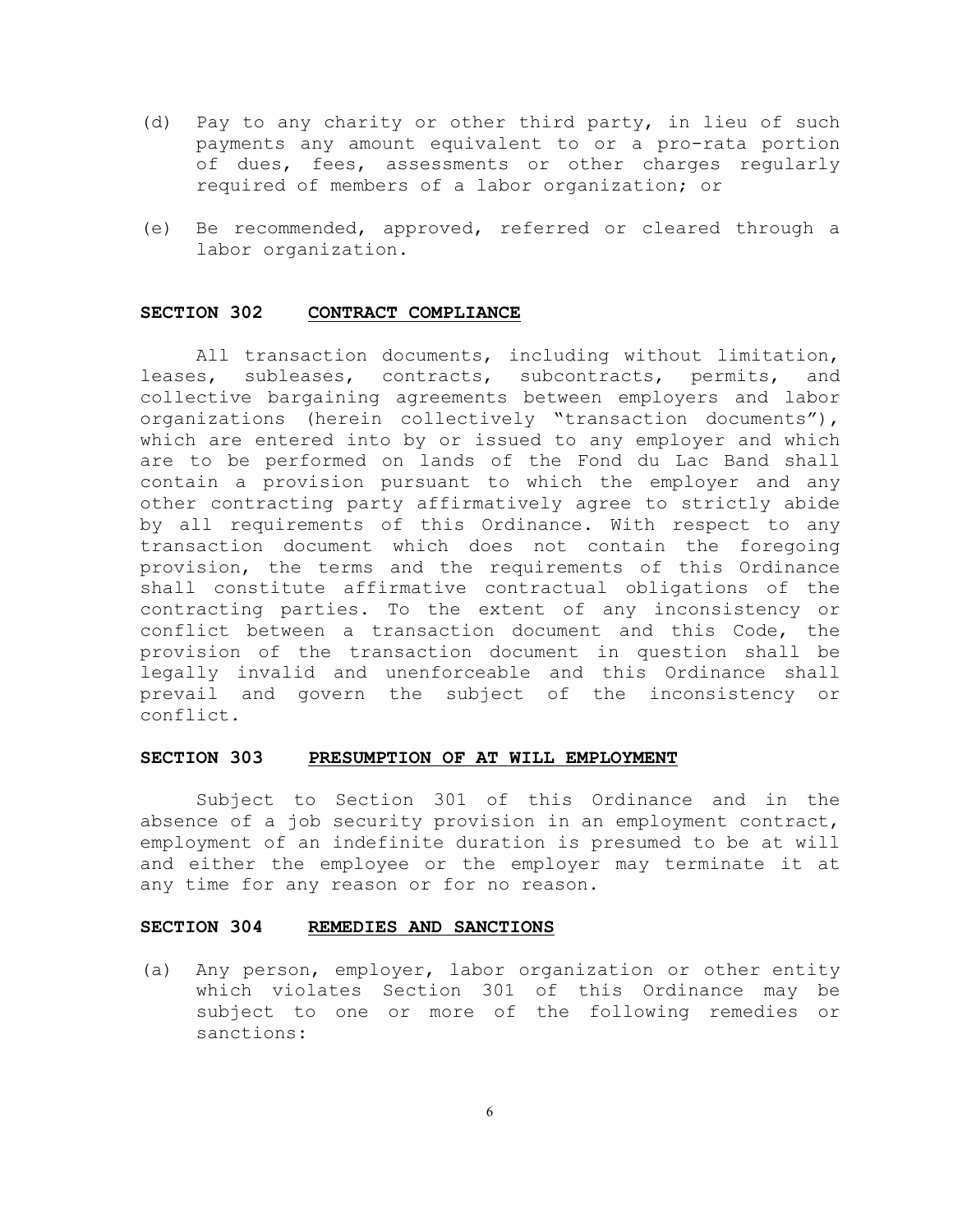- (1) Remedial orders for equitable relief including, without limitation, orders requiring hiring, reinstatement, or other injunctive relief, whether temporary or permanent;
- (2) Damages for loss of income to a prospective, former or reinstated employee;
- (3) When a party's position is not substantially justified, an award of attorney's fees and costs to the prevailing party; and
- (4) When a party's violation is intentional or malicious, punitive damages.
- (b) The Fond du Lac Band may seek and obtain in its own name any of the remedies or sanctions provided in this section for violation of this Ordinance except with respect to damages for loss of income to a prospective, former or reinstated employee.

### **ARTICLE 4 EFFECTIVE DATE; AMENDMENT OR RESCISSION**

**\_\_\_\_\_\_\_\_\_\_\_\_\_\_\_\_\_\_\_\_\_\_\_\_\_\_\_\_\_\_\_\_\_\_\_\_\_\_\_\_\_\_\_\_\_\_\_\_\_\_\_\_\_\_\_\_\_\_\_\_\_\_**

**\_\_\_\_\_\_\_\_\_\_\_\_\_\_\_\_\_\_\_\_\_\_\_\_\_\_\_\_\_\_\_\_\_\_\_\_\_\_\_\_\_\_\_\_\_\_\_\_\_\_\_\_\_\_\_\_\_\_\_\_\_\_\_\_\_\_\_\_\_\_\_\_**

### **SECTION 401 EFFECTIVE DATE**

The provisions of this Ordinance shall be effective on the date of adoption certified by the Reservation Business Committee.

## **SECTION 402 AMENDMENT OR RESCISSION**

The provisions of this Ordinance may be amended or rescinded by Resolution of the Fond du Lac Reservation Business Committee.

#### **CERTIFICATION**

We do hereby certify that the foregoing Ordinance #03/07 was duly presented and adopted by Resolution #1376/07 by a vote of